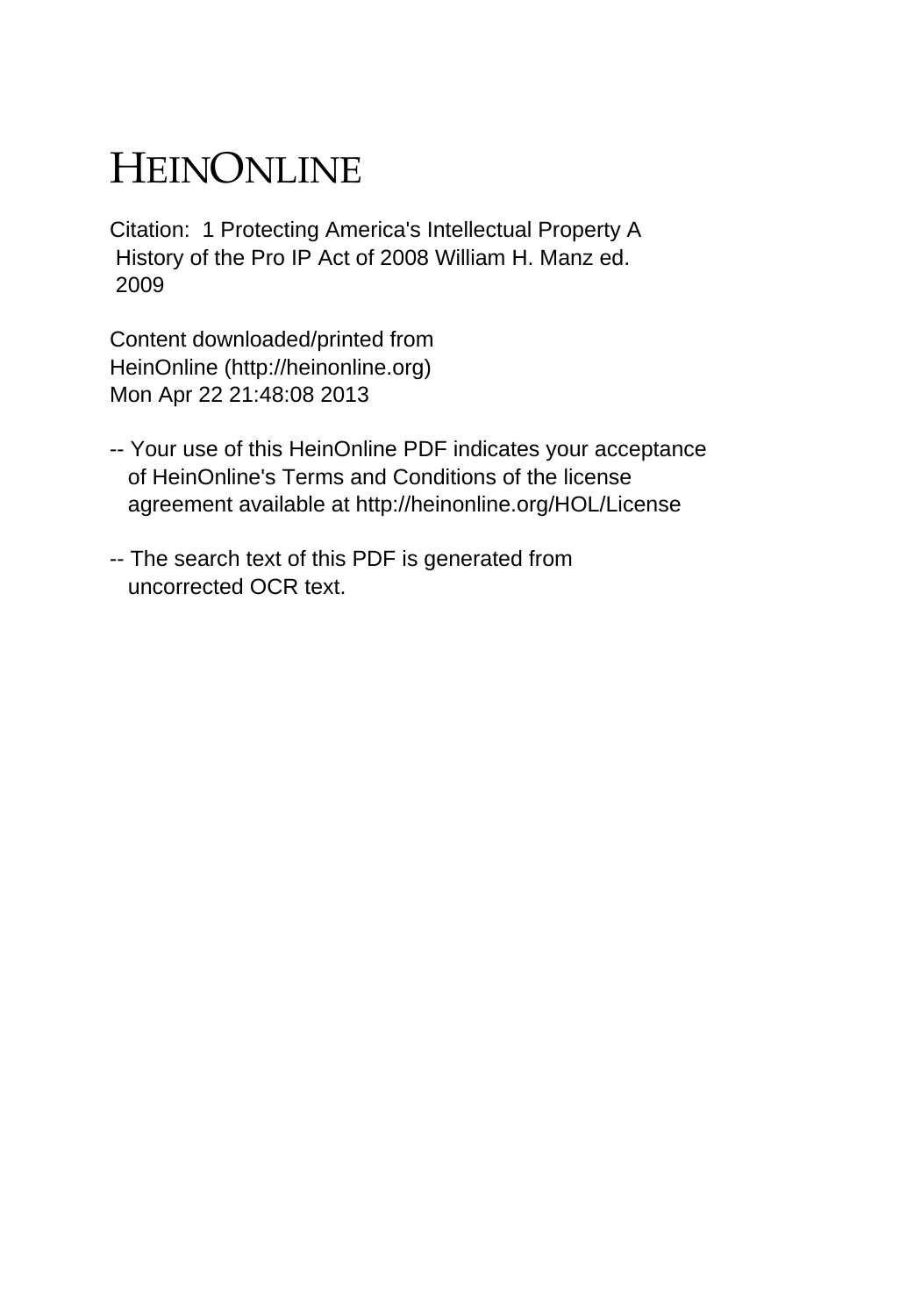## **INTRODUCTION**

The controversial Prioritizing Resources and Organization for Intellectual Property Act of **2008,** the "PRO IP Act," is the latest effort in the ongoing struggle to protect America's intellectual property from infringement and counterfeiting, activities which are estimated to have cost the United States between \$200 and **\$250** billion in annual lost sales, as well as **750,000** jobs. Previous efforts to protect intellectual property included: the successful litigation against the music file-sharing service Napster; the RIAA's controversial lawsuits against more than **30,000** alleged infringers, including housewives and college students; the unsuccessful PIRATE Act introduced in the Senate in 2004, and aimed at Internet file-sharing; and the 2004 Intellectual Property Protection and Courts Amendment Act, which strengthened federal laws against trafficking in counterfeit labels.

To deter trademark infringement, the new Act doubles statutory damages to **\$ 1,000** to **\$10,000,** and to \$2 million if the counterfeiting was "willful." It also extends treble damage liability to persons providing goods and services necessary to an act of infringement if they had knowledge that the recipient would use them for such a purpose. With regard to counterfeit goods, the new law harmonizes all existing provisions relating to their forfeiture, and provides for destruction forfeiture of "[a]ny property used, or intended to be used," in acts of infringement. Transshipment or exportation of goods bearing counterfeit trademarks is prohibited, and exportation, in addition to importation, of copies or phonorecords without the authority of the copyright owner is now regarded as an infringement of the exclusive right to distribute.

In addition, the Act includes provisions to make it easier for the Department of Justice to prosecute copyright infringement cases because criminal copyright infringement actions no longer require pre-registration or registration of the copyright before filing suit. Another section allows copyright owners to impound records "documenting the manufacture, sale, or receipt of things" involved in the infringement, a change from the old law which was limited to infringing copies and articles from which those copies were made.